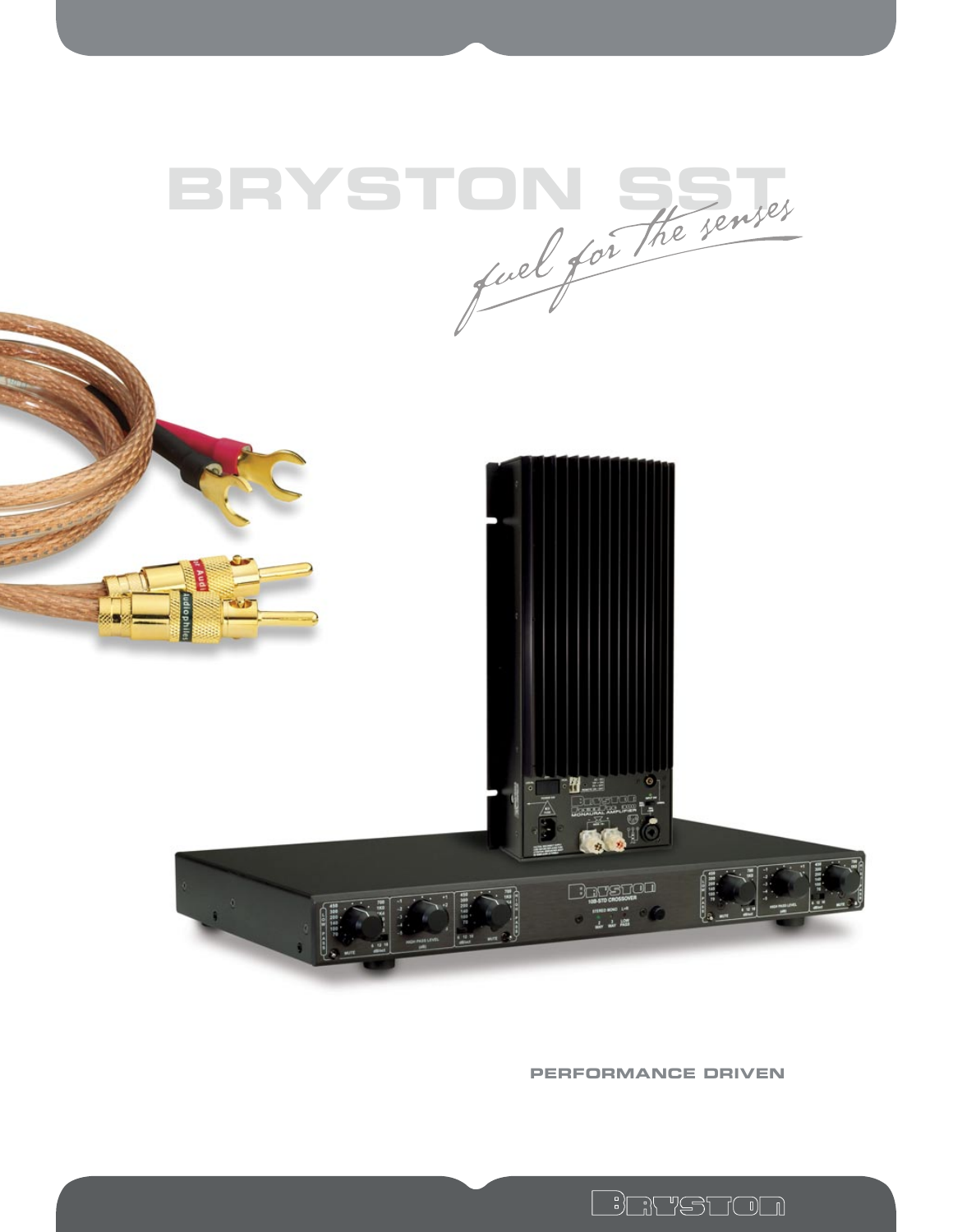### 10 B **ELECTRONIC CROSSOVER**

Bryston's Model 10B Electronic Crossover combines ideal signal-handling with an enormously flexible control function. Simple, direct front-panel switches allow any crossover curve to be set instantly, and the signal purity is always maintained.

The Model 10B features independently selectable crossover points for high-pass and low-pass, in case the speaker installation requires slightly overlapped, (or slightly staggered), response curves for the drivers. You can also independently select crossover slope, from 6, 12, or 18dB/Oct., where one driver requires raster cutoff than another in the same system.

### **MODEL 10B LR**

The 10B-LR, a fixed frequency plug in Linkwitz-Riley alignment with steep roll off curves of 24 dB/Oct. is also available.

The crossover may be used in any of three connections: 2-way stereo, 3-way mono, and a special configuration, 2-way stereo with summed low pass out to allow the use of one sub-woofer. The 10B is available in two stock versions, a 10B sub incorporating frequencies more suitable to sub-woofer applications and a 10B standard which is more applicable to speakers reacquiring frequency control in the midband and tweeter areas.

All crossover selections are extremely accurate and repeatable, being implemented with 1% selected metal-film resistors and polystyrene capacitors. All switches are heavily goldplated, for lifetime protection from corrosion. The levelcontrols are precise 1dB increments, also derived from gold-plated switches and 1% metal-film resistors. Most important, however, is that the Bryston 10B Crossover uses NO integrated circuits in the signal path. All internal buffer and amplification stages are Bryston's exceedingly linear and superbly quiet discrete op-amp circuitry. This means the signal is always maintained as "Audiophile Quality", with stability and freedom from noise and distortion unapproached in other crossovers.

From the point of view of adaptability, flexibility and signal integrity, the Bryston 10B Electronic Crossover is the ideal choice for the widest range of multi-way speaker installations.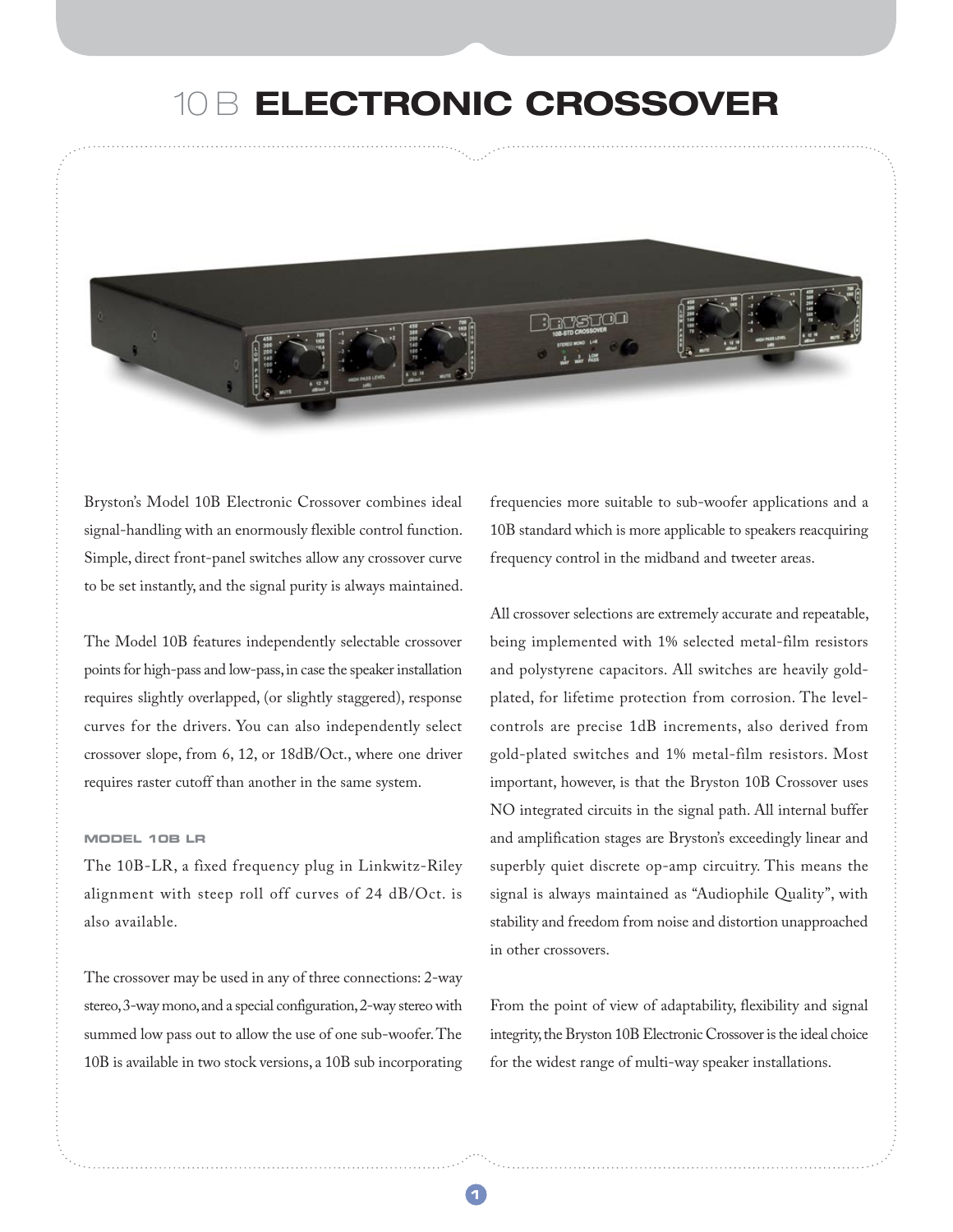# 10B **SWITCHING AND CONNECTIONS**



**2**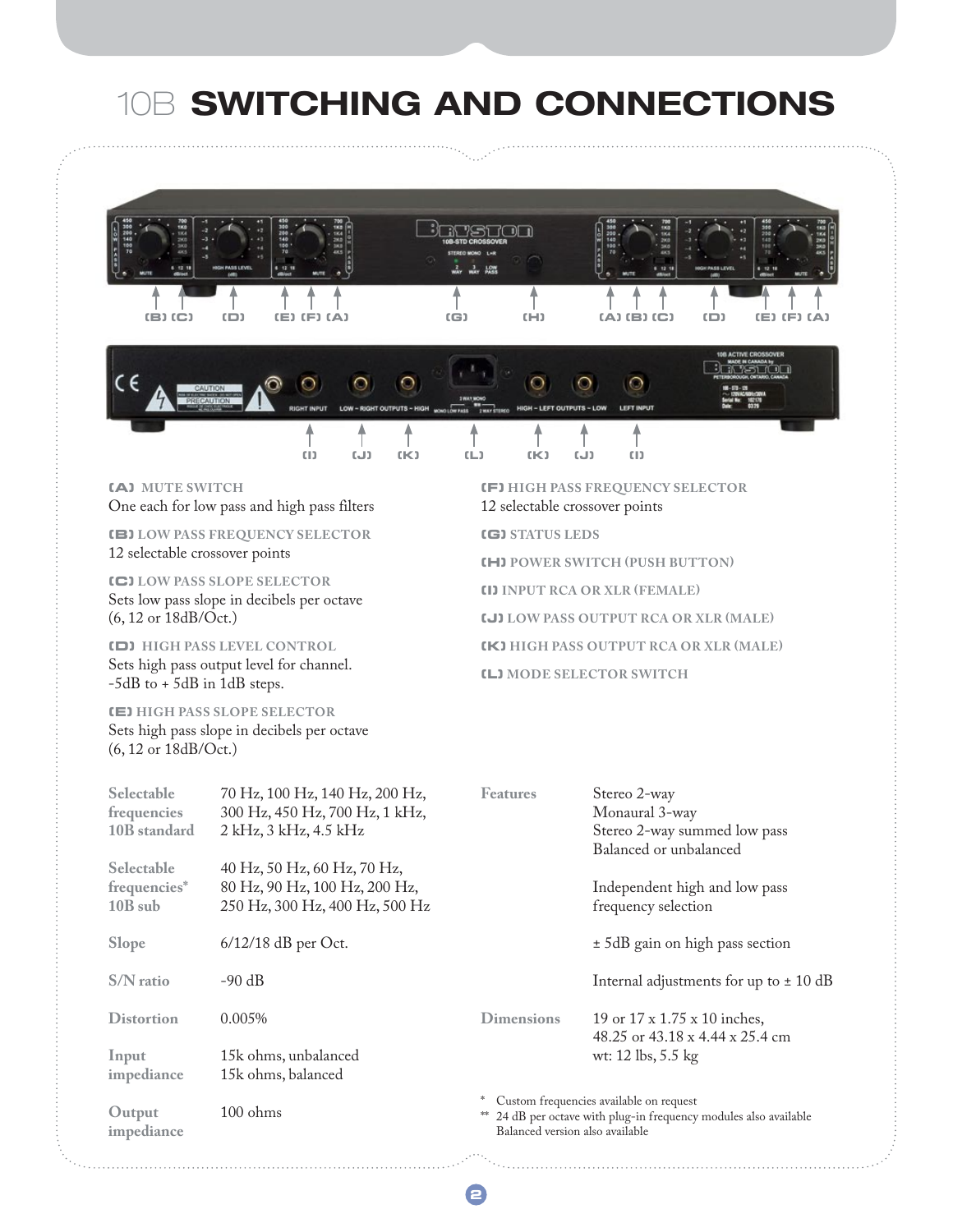### POWERPAC SST **MONAURAL AMPLIFIERS**

The Bryston PowerPac Amplifiers are a modular monaural version of our very popular stereo amplifiers but designed to be utilized in applications where portability, sound quality and flexibility are of prime importance.

The PowerPac Amplifiers are a perfect choice for use as a portable power amplifier which can be attached directly to the rear of your loudspeaker. This provides for the use of very short speaker leads resulting in a much improved loudspeaker/ amplifier interface. The PowerPac Amplifiers can also be bolted on the wall for utilization in audio/video surround systems (left/right/center/rears/backs) where a non-conspicuous power module is required. A further application would be in multi-room audio systems where single or multiple amplifiers are needed to provide music in adjacent rooms. Finally, with the recent popularity in passively or actively amplifying the individual drivers in your stereo loudspeakers the Bryston PowerPac's would be ideal for use in this capacity.

### **POWER PAC 60 ST MONAURAL AMPLIFIER**

The Bryston PowerPac 60-ST amplifier, is a no-compromise, modular, single channel power amplifier delivering 60 watts at 8 Ohms, or 100 watts into 4 Ohms. The PowerPac 60 is a modular monaural version of our very popular 2B-LP stereo amplifier but designed to be utilized in applications where portability, sound quality and flexibility are of prime importance.

### **POWERPAC 120 SST MONAURAL AMPLIFIER**

The Bryston PowerPac 120-SST amplifier, is a superior quality, modular, single channel power amplifier delivering 120 watts at 8 Ohms, or 200 watts into 4 Ohms. The PowerPac 120-SST is essentially a monaural version of our very popular 3B-SST stereo amplifier but intended for use in applications where portability and flexibility are of prime importance.

### **POWERPAC 300 SST MONAURAL AMPLIFIER**

The Bryston PowerPac 300-SST amplifier, is a superior quality, modular, single channel power amplifier delivering 300 watts at 8 Ohms, or 400 watts into 4 Ohms. The PowerPac 300-SST is essentially a monaural version of our very popular 4B-SST stereo amplifier but intended for use in applications where portability and flexibility are of prime importance.

### **VERSATILE FEATURES**

- **•** Allows direct attachment or adjacent placement to loudspeakers.
- **•** On-wall mounting.
- **•** Easy application in any multiple driver active or passive stereo system.
- **•** Balanced or unbalanced operation at the flick of a switch.
- **•** Gold plated 5-way banana jacks, RCA and XLR connectors.
- **•** Level control adjustment.
- **•** Detachable power cord.

### **POWERPAC SPECIFICATIONS**

**SLEWING RATE**  Greater than 60 volts per microsecond

**POWER BANDWIDTH**  Less than 1Hz to over 100kHz

**DAMPING FACTOR**  Over 500 at 20Hz, ref. 8 ohms

**IMPEDANCE**  50k unbalanced, 20k balanced

#### **FEATURES**

**32**

- **•** Regulated power supplied to all voltage gain stages
- **•** Gold plated input and output connectors
- **•** Switchable balanced XLR -1/4" and RCA unbalanced inputs
- **•** Remote power turn-on. 12 v AC/DC
- **•** Power Clipping Indicator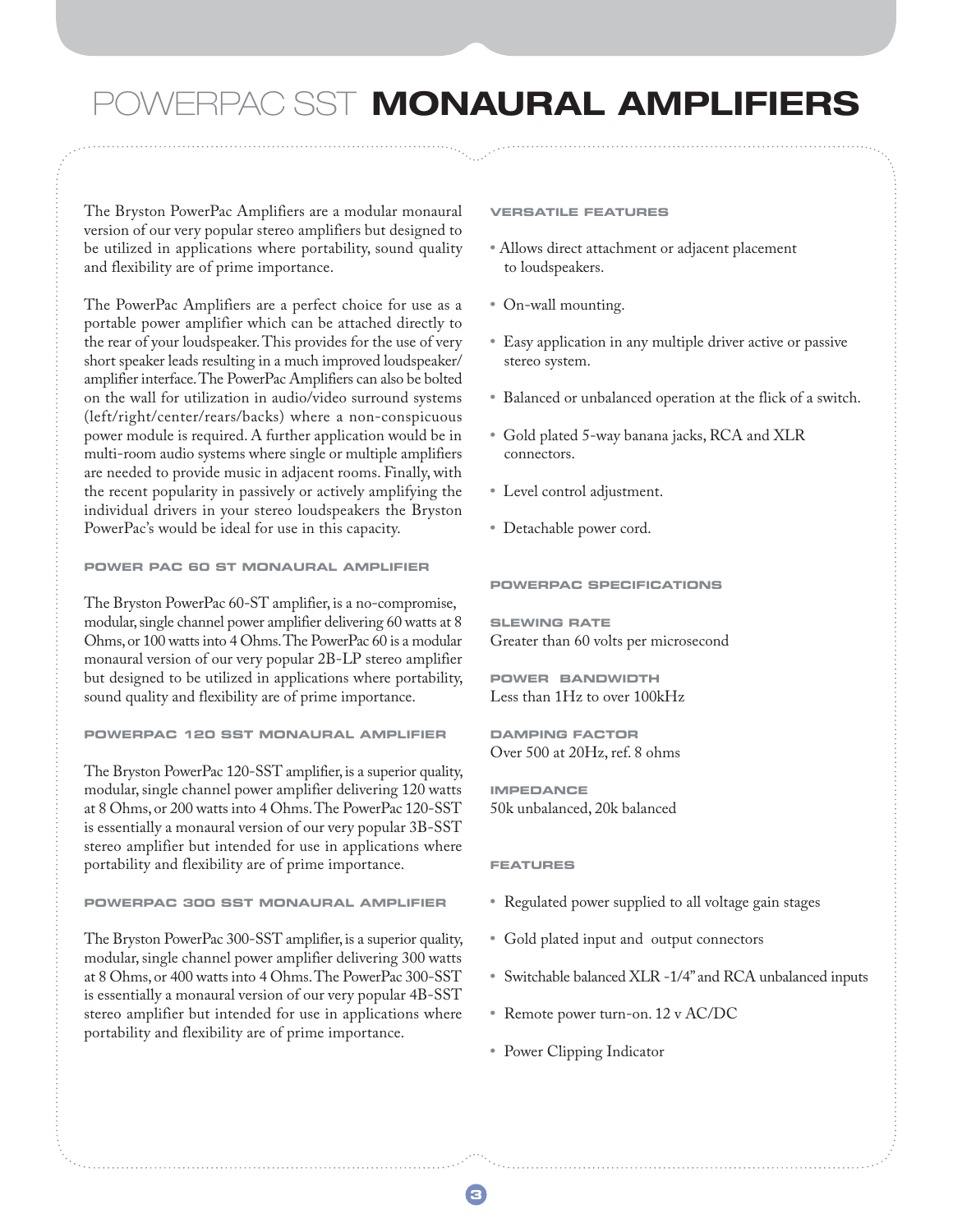## POWER PAC **COMPARISON CHART**

| <b>MODEL</b>                      | <b>WATTS</b>                                 | <b>DISTORTION</b>                                                       | <b>NOISE</b>                    | <b>INPUT SENSITIVITY</b><br><b>AND IMPEDANCE</b>                           | <b>DIMENSIONS</b>                                                  |
|-----------------------------------|----------------------------------------------|-------------------------------------------------------------------------|---------------------------------|----------------------------------------------------------------------------|--------------------------------------------------------------------|
| <b>POWERPAC</b><br>60 ST          | 60 watts $@$ 8 ohms<br>100 watts $@$ 4 ohms  | $<$ 0.009% from 20Hz to<br>20kHz $@$ 60 watts<br><b>IM or THD</b>       | $>$ 101dB below<br>full output  | .75V in for 60 watts out $@$ 8 ohms<br>50k unbalanced, 20k balanced        | 12 x 1.8 x 7.1 inches<br>30.5 x 4.7 x 17.9 cm<br>wt: 5 lbs, 2.6 kg |
| <b>POWERPAC</b><br><b>120 SST</b> | 120 watts $@$ 8 ohms<br>200 watts $@$ 4 ohms | $<$ 0.008% from 20Hz to<br>20kHz $@$ 1200 watts<br><b>IM or THD</b>     | $>$ 104dB below<br>full output  | 1.0V in for 100 watts out $@$ 8 ohms<br>50k unbalanced, 20k balanced       | 12 x 3.6 x 7.25 inches<br>30.5 x 9 x 18.3 cm<br>wt: 10 lbs, 4.5 kg |
| <b>POWERPAC</b><br><b>300 SST</b> | 300 watts $@$ 8 ohms<br>400 watts $@$ 4 ohms | $<$ 0.007% from 20Hz to<br>20kHz $\varpi$ 300 watts<br><b>IM or THD</b> | $>$ 106dB below<br>rated output | 1V in for 100 watts $@$ 8 ohms<br>50 Kohms unbalanced<br>20 Kohms balanced | 17 x 8.4 x 4.5 inches<br>43 x 21 x 11.5 cm<br>wt: 24 lbs, 11 kg    |

### **BENSTON**





ה ה n GO



**POWERPAC 300 SST POWERPAC 120 SST**

**4**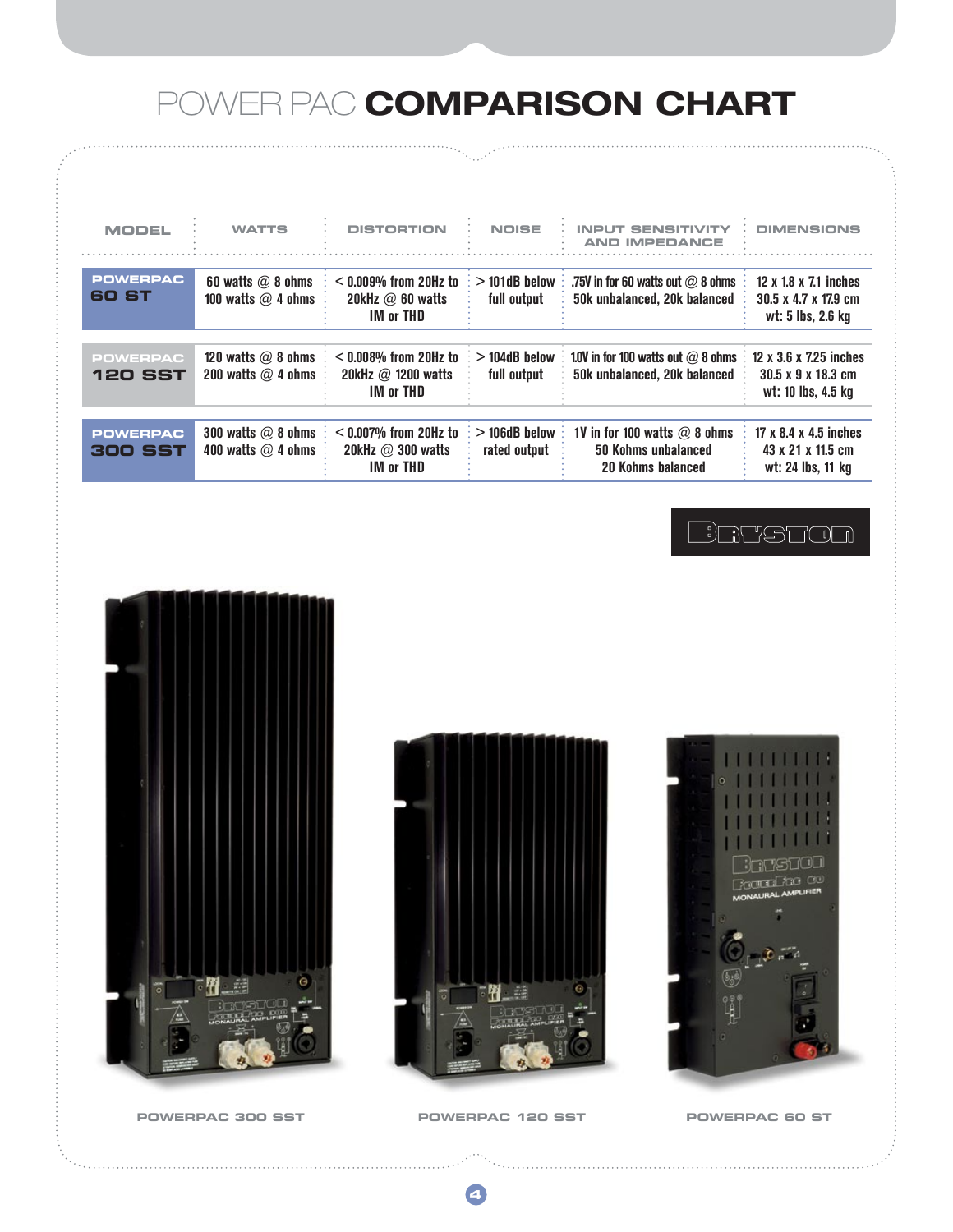### BRYSTON **INTERCONNECT CABLES**



We at Bryston, do not think cables should be 'voiced' to sound a specific way. The best cable is NO cable at all so we contend that the best cable is the cable that changes the signal the least.

The geometry (where the plus is relative to the minus) of a cable determines the inter-relationship between the measured performance of a specific cable. These measured performance criteria are call the 'Primary Constants'. They are R-resistance, L- inductance, C- shunt capacitance and G-shunt conductance. You can play around with all types of exotic packaging and add-on appendages you like but ultimately the measured performance (primary constants) tell the tale.

### **COAX INTERCONNECT CABLES**

An analogue Preamp/Amplifier connection is a 'high impedance interface' therefore; you are looking for low measured Capacitance. An interconnect cable acts like a capacitor in the signal path so the better that capacitor the better the interconnect. We use an interconnect wire with (very low capacitance) and the RCA connectors are made for us in Switzerland. The RCA cables 'make and break ground' first and last when connecting and disconnecting. This prevents ugly pops and bangs from going through your system with the possible negative results.

### **XLR INTERCONNECT CABLES**

The XLR cables we use are also very low in capacitance. Actually the XLR cable we are currently using is in fact low noise balanced microphone cable with 100% shield coverage against RF. The advantage of Balanced XLR cables is that they have a noise canceling effect know as 'common mode noise reduction'. This helps prevent noise and hum from affecting your system. With today's complexity of audio and video surround systems this is a big plus, so if you 'got em-use em'.

#### **DIGITAL CABLES**

With 'Digital' interconnects things are a lot different. The wavelengths of digital signals are 'very short' (same for FM) so the lengths and terminations are much more critical than with the analogue signals previously discussed. When the wavelength of the signal the cable is used for approaches 1/30th of the length of the cable then transmission line effects start to appear and much more attention has to be paid to the connection and termination. If not then reflections and cancellation of data is a real possibility. For instance the AES/EBU digital connection on the back of the Bryston SP2 should be used with a cable having an impedance of 110 ohms.

#### **VIDEO CABLES**

Video cables also operate at very high frequencies - typically 5-6 MHz for Composite and S-Video and 8-30 MHz for Component Video depending on the scan rate and resolution. So again understanding the wavelengths of the signals and interfaces involved is important.

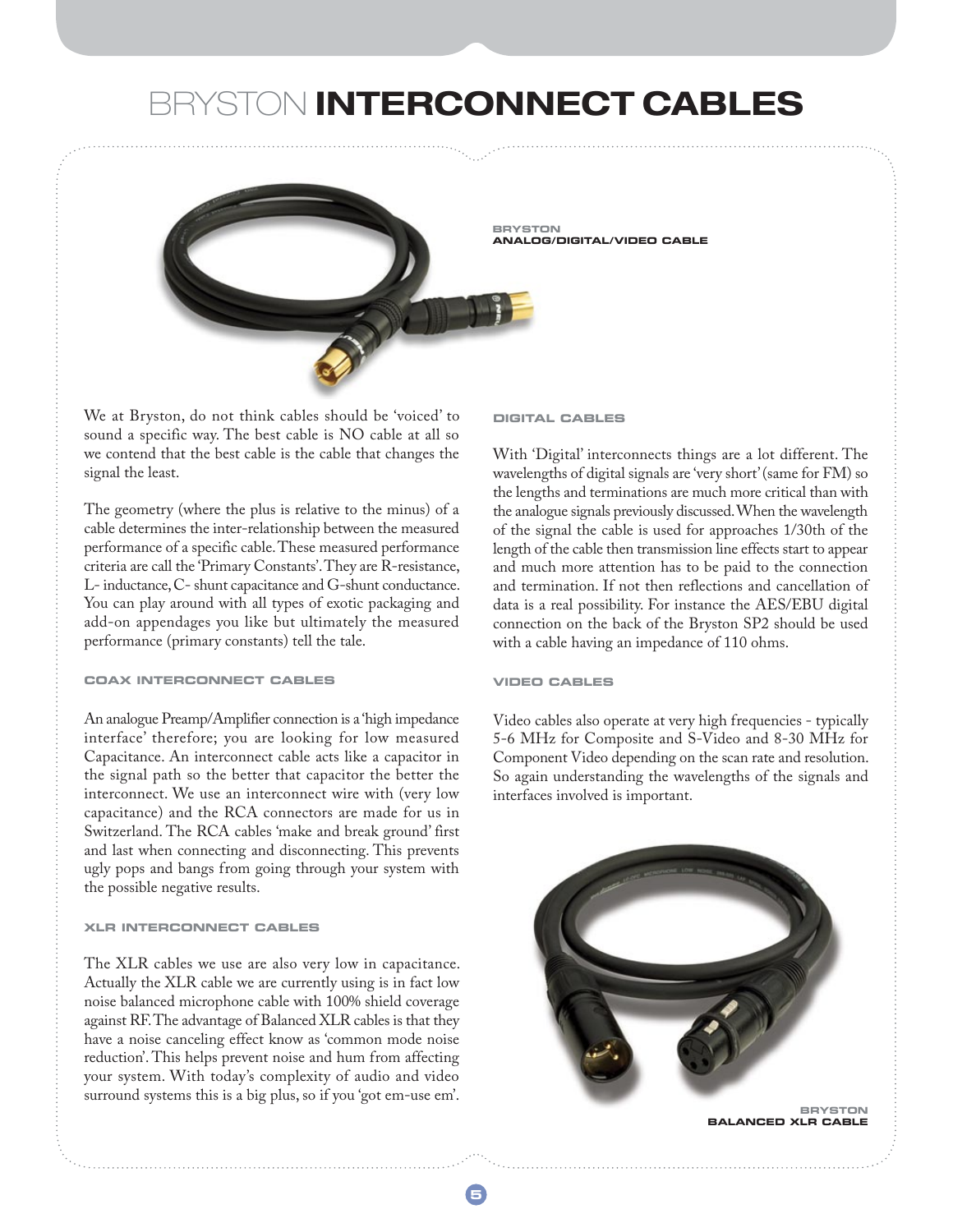### BRYSTON **SPEAKER CABLES**

**6I**

#### **SPEAKER CABLES**

The Amplifier/Speaker interface is a 'low impedance' connection. Therefore, in a speaker cable you are looking for low 'self inductance' (because inductance rolls off the top end) as opposed to 'low capacitance' required in the RCA or XLR analogue interconnect. For speaker cables we use a stranded 9 gauge linear crystal copper with 'Heavily Gold plated' Spade lugs or Expandable Banana plugs specially made for Bryston.

### **IN SUMMARY:**

- 1. The connection should be of similar metals (preferably gold) and be airtight. If not airtight it will break down molecularly over time and begin to rectify or produce a diode effect on the signal.
- 2. With all the RF floating around today the better the 'Shield' on the interconnect the less intrusive the RF will be.
- 3. The connection between your analogue Source components (Preamplifier, CD Player, Tuner, DVD Player etc.) is a 'High Impedance' connection and the interface between your power amplifier and your speakers is a 'Low Impedance' connection. So, the requirements are totally different for optimizing these interfaces.

4. Digital and Video cables are much more susceptible to reflection/phase/cancellation problems because of their short wavelengths relative to cable length.

As you can see from the above, no surprise that people hear differences in cables when connected to the variety of equipment in the market today. Given the differences in input and output impedance's between transistor and tube gear, the lack of understanding of the high impedance and low impedance interfaces, the world of RF, and the digital/video connection issues no wonder we have these differences of opinion.

#### **RECOMMENDATIONS:**

Bryston highly recommends keeping the speaker wires as short as possible and utilizing XLR balanced lines if available. Given the choice of long interconnects and short speaker leads or short interconnects and long speaker leads – choose long interconnects (preferably Balanced) and short speaker leads. With digital and video cables finding out the sending and termination requirements is very important due to the very short wavelengths relative to cable lengths involved.



**BRYSTON 5-YEAR CABLE WARRANT** 

**BRYSTON SPADE**

**BRYSTON BANANA**